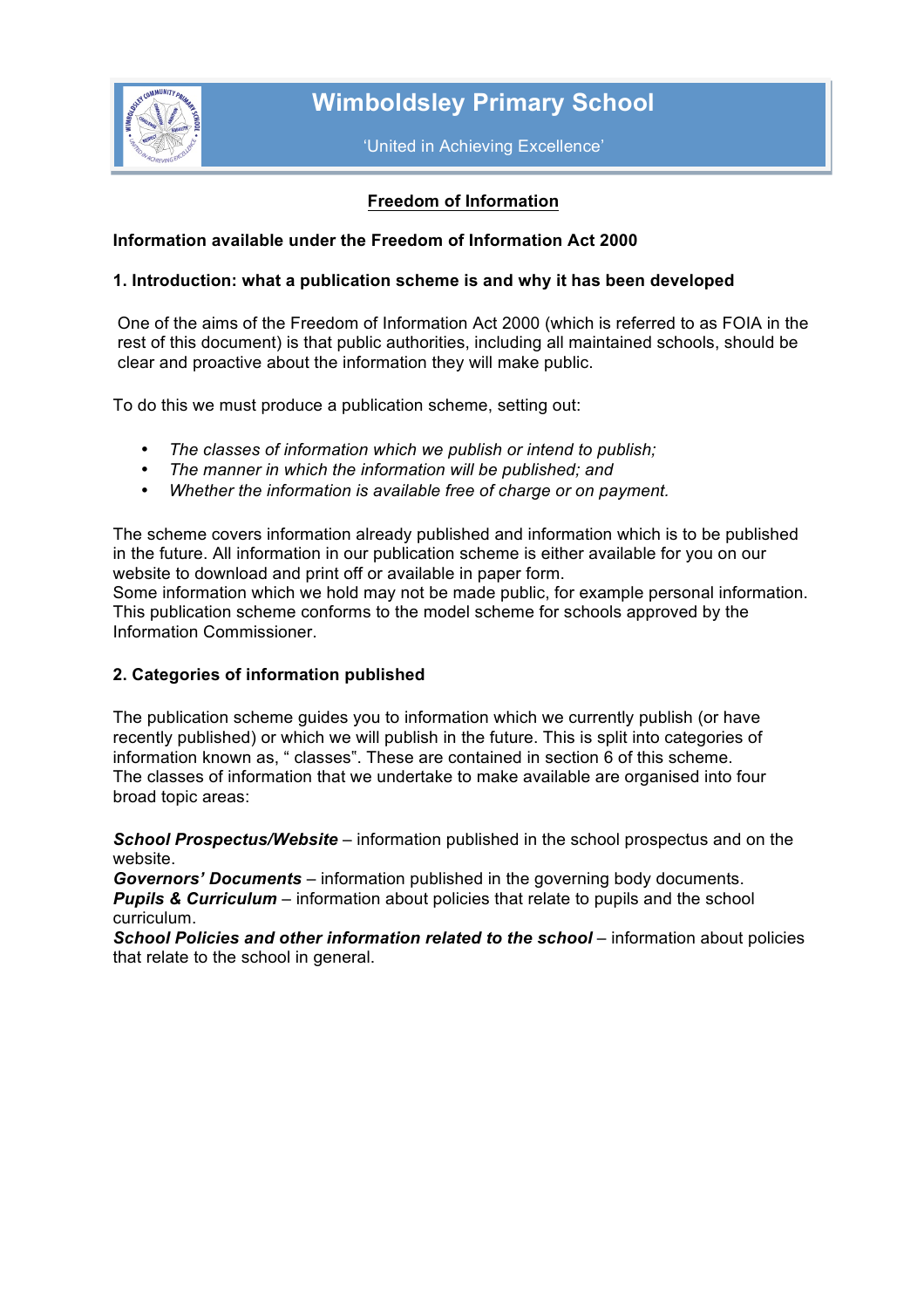## **3. Classes of Information Currently Published**

#### **School Prospectus – this section sets out information published in the school prospectus.**

The statutory contents of the school prospectus are as follows, (other items may be included in the prospectually • the name, address and telephone number of the school, and the type of school

- the names of the head teacher and governors
- information on the school policy on admissions
- a statement of the school's ethos and values
- 
- information about the school's policy on providing for pupils with special educational needs
- number of pupils on roll
- National Curriculum assessment results for appropriate Key Stages, with national summary figures
- the arrangements for visits to the school by prospective parents

#### **Information relating to the governing body– this section sets out information published in the Governor's Report and in other governing body documents.**

The name of the school. The category of the school. The name of the governing body. The manner in which the  $q$ is constituted.

The term of office of each category of governor if less than 4 years. The name of anybody entitled to appoint any governor.

If the school has a religious character, a description of the ethos

The date the instrument takes effect

Agreed minutes of meetings of the governing body and its committees

(1) Some information might be confidential or otherwise exempt from the publication by law – we cannot therefore publish this

#### **Pupils & Curriculum Policies – This section gives access to information about policies that relate to pupils and the school curriculum.**

| Home – school           | Statement of the school's aims and values, the school's responsibilities, the pare  |
|-------------------------|-------------------------------------------------------------------------------------|
| agreement               | the school's expectations of its pupils for example homework arrangements           |
| Curriculum              | Statement on following the policy for the secular curriculum subjects and religious |
| Policy                  | schemes of work and syllabuses currently used by the school                         |
| Sex Education<br>Policy | Statement of policy with regard to sex and relationship education                   |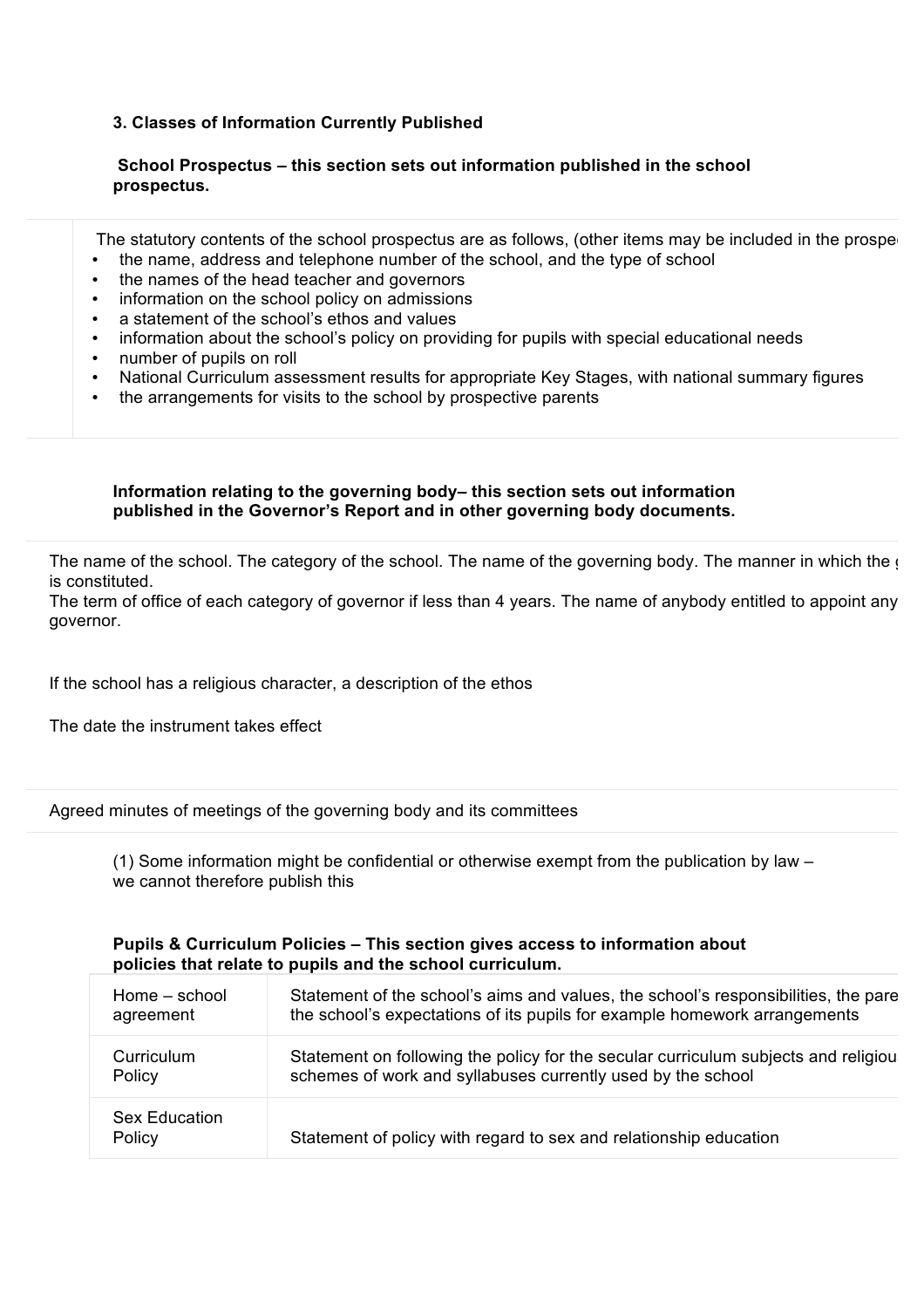| Special<br><b>Education Needs</b><br>Policy | Information about the school's policy on providing for pupils with special<br>educational needs                                                                          |
|---------------------------------------------|--------------------------------------------------------------------------------------------------------------------------------------------------------------------------|
| Accessibility<br><b>Plan</b>                | Plan for increasing participation of disabled pupils in the school's curriculum, imp<br>of the physical environment and improving delivery of information to disabled pu |
| Race Equality<br>Policy                     | Statement of policy for promoting race equality                                                                                                                          |
| Collective<br>Worship                       | Statement of arrangements for the required daily act of collective worship                                                                                               |
| <b>Child Protection</b><br>Policy           | Statement of policy for safeguarding and promoting welfare of pupils at the school                                                                                       |
| Whole School<br><b>Behaviour</b>            | Statement of general principles on behaviour and discipline and of measures take<br>the head teacher to prevent bullying.                                                |

#### **School Policies and other information related to the school – This section gives access to information about policies that relate to the school in general.**

| Published reports of<br>Ofsted referring<br>expressly to the school | Published report of the last inspection of the school and the summary of t<br>where appropriate inspection reports of religious education in those schod<br>as having a religious character                 |
|---------------------------------------------------------------------|-------------------------------------------------------------------------------------------------------------------------------------------------------------------------------------------------------------|
| Post-Ofsted inspection<br>action plan                               | A plan setting out the actions required following the last Ofsted inspection<br>appropriate an action plan following inspection of religious education whe<br>is designated as having a religious character |
| Charging and<br><b>Remissions Policies</b>                          | A statement of the school's policy with respect to charges and remissions<br>optional extra or board and lodging for which charges are permitted, for e.<br>school publications, music tuition, trips       |
| School session times<br>and term dates                              | Details of school session and dates of school terms and holidays                                                                                                                                            |
| <b>Health and Safety</b><br>Policy and risk<br>assessment           | Statement of general policy with respect to health and safety at work of er<br>(and others) and the organisation and arrangements for carrying out the                                                      |
| Complaints procedure                                                | Statement of procedures for dealing with complaints                                                                                                                                                         |
| Performance<br>Management of Staff                                  | Statement of procedures adopted by the governing body relating to the per-<br>management of staff                                                                                                           |
| Staff Conduct.<br>Discipline and<br>Grievance                       | Statement of procedure for regulating conduct and discipline of school sta<br>procedures by which staff may seek redress for grievance                                                                      |